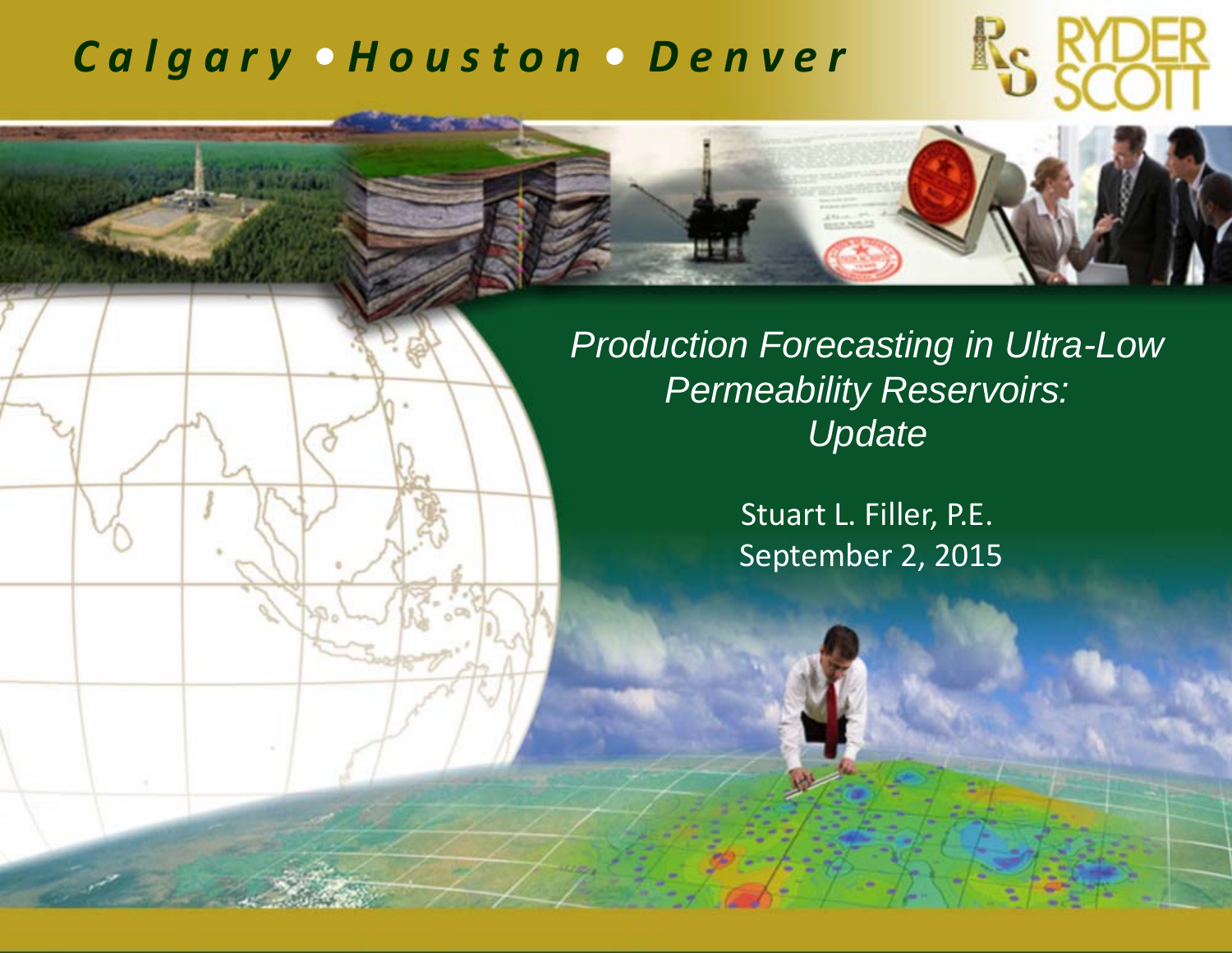

# **DISCLAIMER**

**The comments conveyed herein represent informed opinions of the author about engineering methodology. The applicability of the interpretative guidance provided should be considered on a case by case basis.**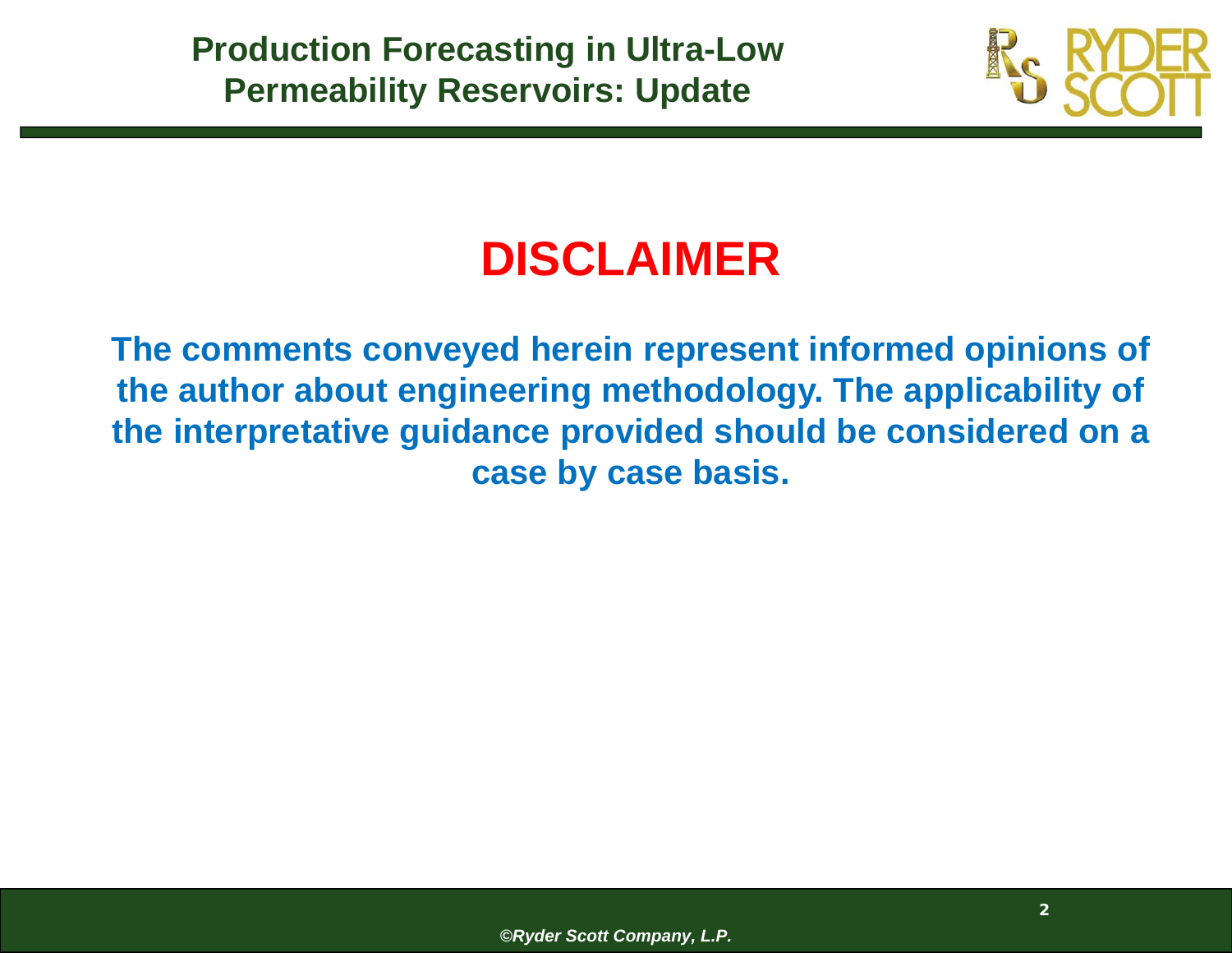

#### **Review of Problem**

- $\bullet$  **Extensive development of unconventional resources sheds light on problems with production forecasting and reserves estimation.**
- • **The most used and easy method of production forecasting is Modified Arps methodology in Decline Curve Analysis (DCA) (Arps with b > 1 with a minimum exponential tail with decline**   $D_{\text{min}}$ .
- **While that method strictly applies only to the boundary dominated flow regime (BDF), it is a good tool that yields acceptable engineering results.**
- $\bullet$  **The ultra-low permeability of unconventional reservoirs (UCR) leads to extremely long transient flow periods, sometimes lasting for years.**
- $\bullet$ **That transient period is modeled with b values greater than 1.**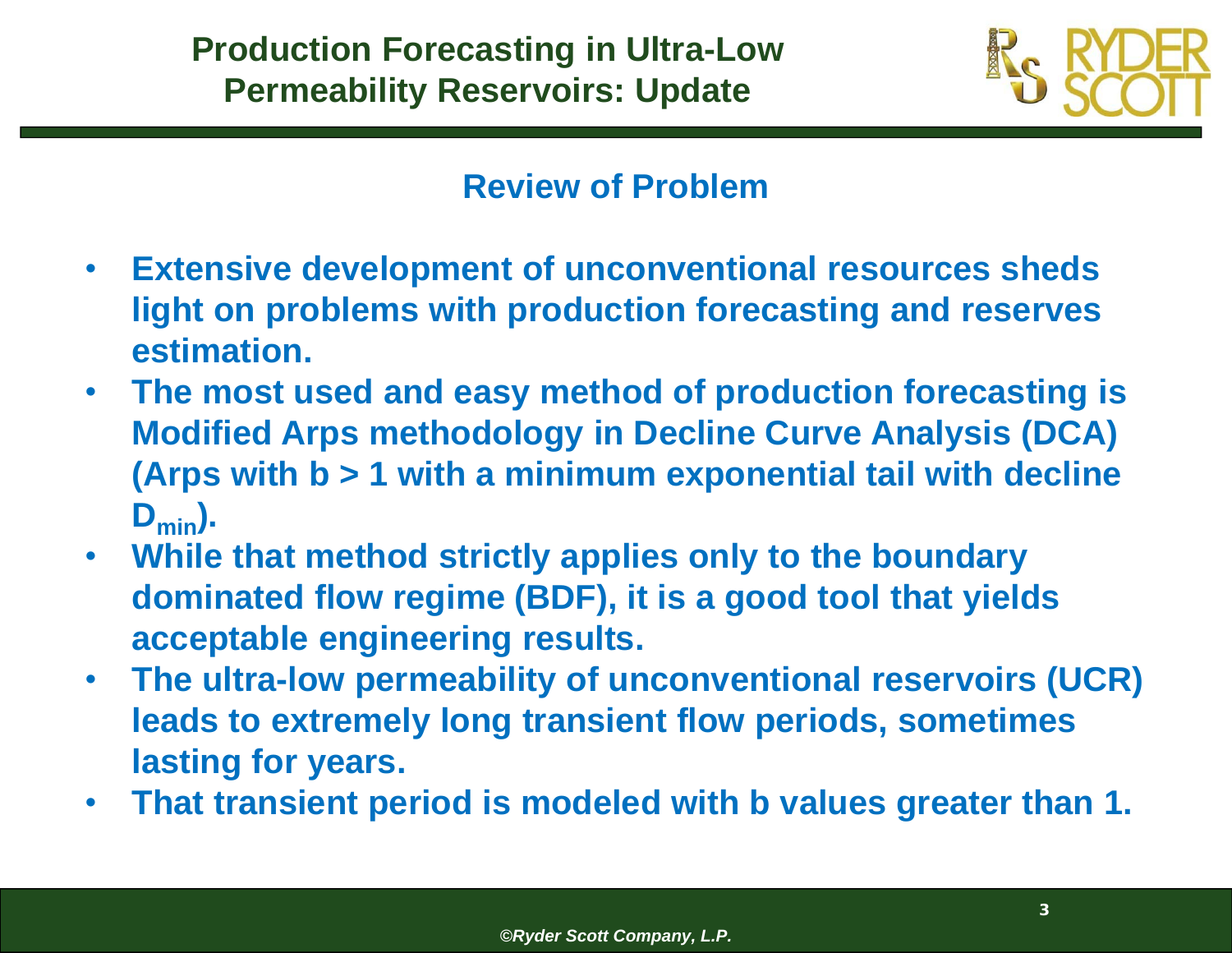

#### **Review of Problem**

- $\bullet$  **This study supports the use of Arps equations for production forecasting when those equations are tempered with good engineering judgment.**
- • **Type wells using average curves from groups of wells appear to be somewhat different for the high, mid, and low ranges of EURs.**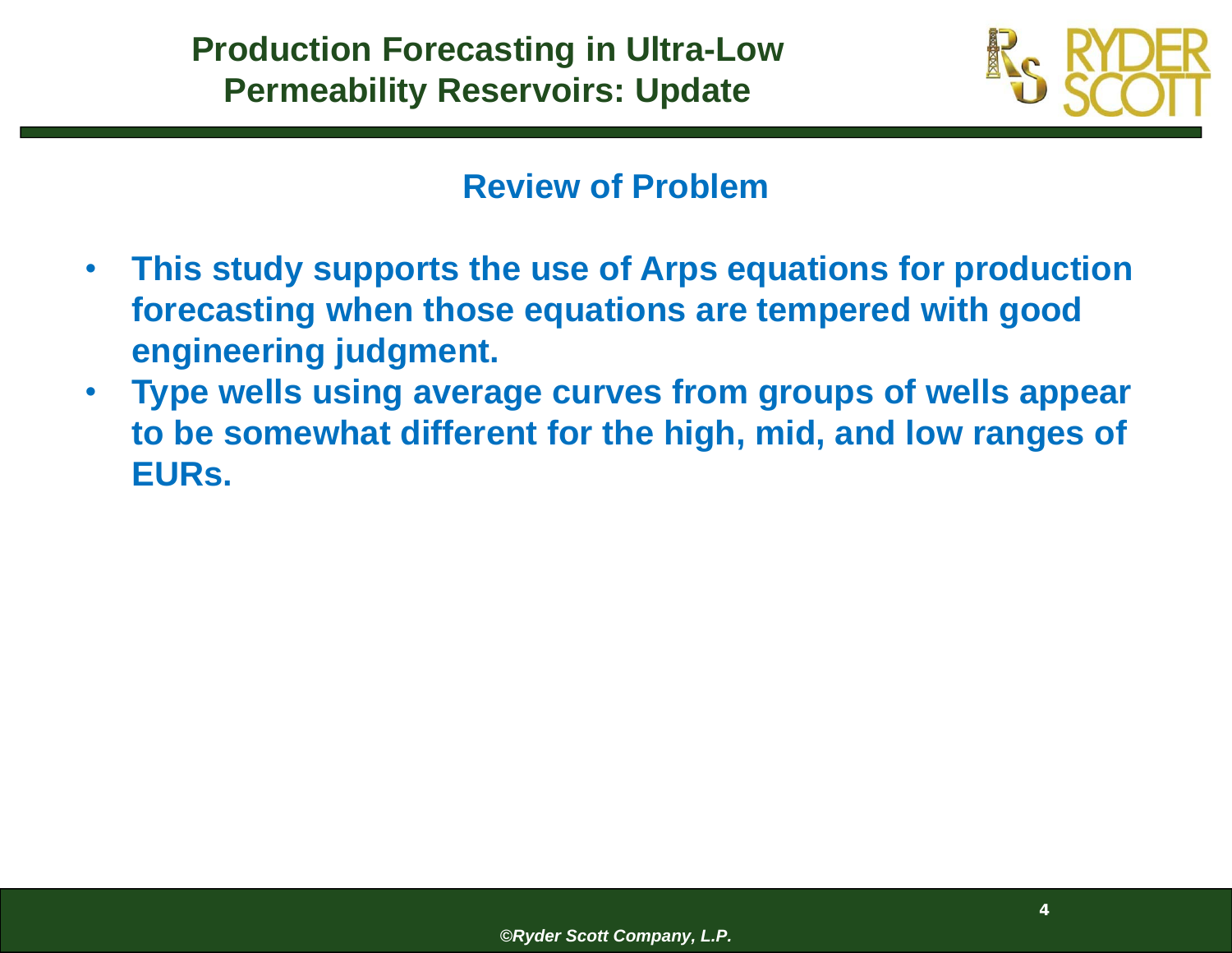

#### **RTA and Modified Arps in Production Forecasting**

- $\bullet$  **Rate Transient Analysis (RTA) encompasses several methods of analysis.** 
	- −**But more data is required than for Arps**
	- − **Also requires more time**
	- − **When thorough RTA is performed, one well can take a day to analyze**
	- − **RTA is not possible to do in a reasonable time if hundreds or thousands of wells are in the data set**
- $\bullet$  **In this discussion, Modified Arps was used** 
	- − **If good engineering judgment is used, Arps fairly represents production performance**
	- − **Reasonable estimates of EUR are obtained with limited ranges of b and Di**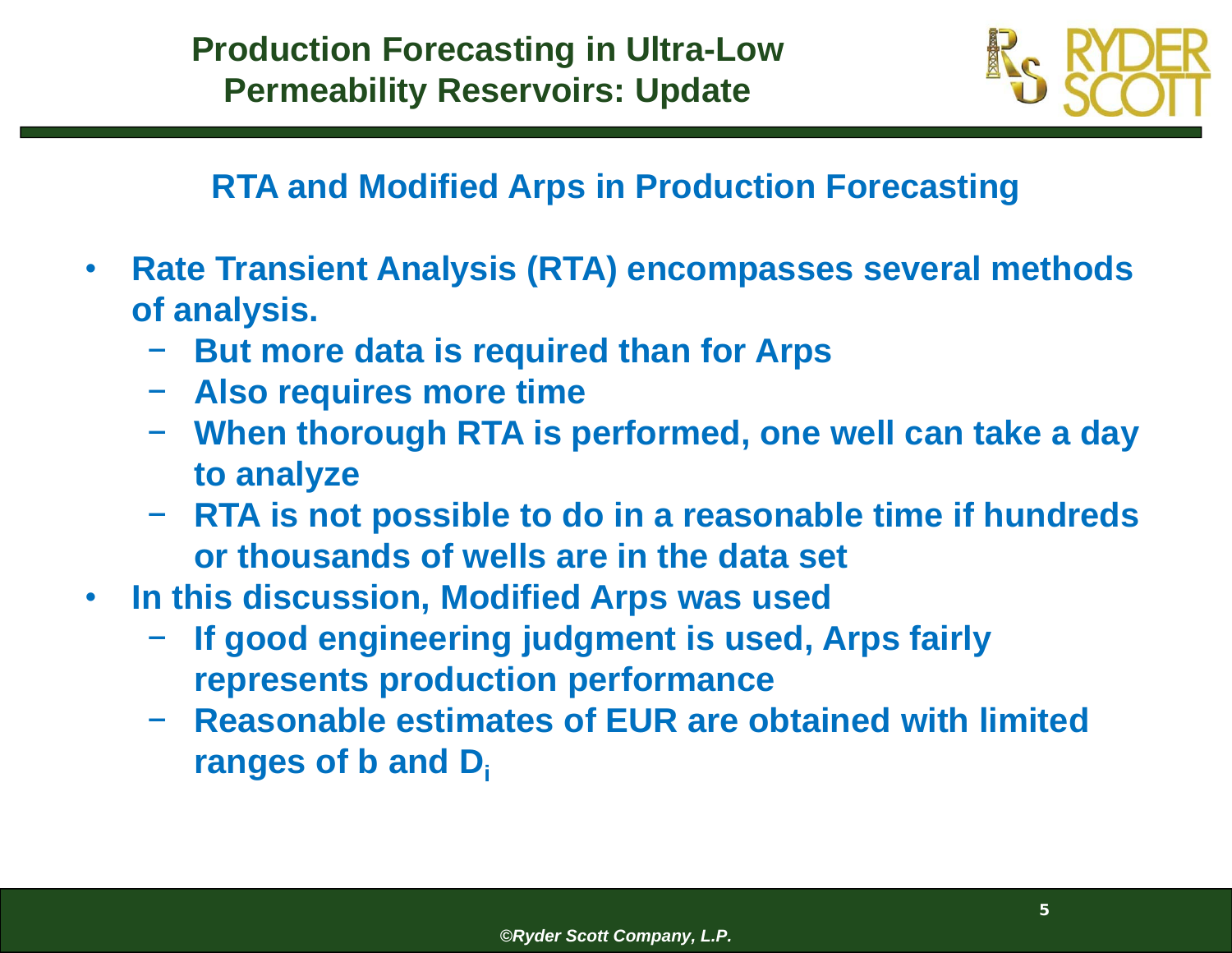

#### **General Work Flow Comments**

- $\bullet$ **Accurate production data is vital**
- $\bullet$  **In many cases, we do not have daily production and pressure data**
- $\bullet$  **Autofitting the data to obtain Estimated Ultimate Recovery (EUR) for the well set can be problematic, particularly with secondary phase ratios**
- • **At this stage, the autofit does not have to be excellent or even very good, but a review is necessary to ensure that sufficient data was present to make a reasonable estimate of the forecast**
- • **Grouping the wells by EUR can show that curve shapes for the different groups may not be the same (poor wells may not have the same curve shape as good wells)**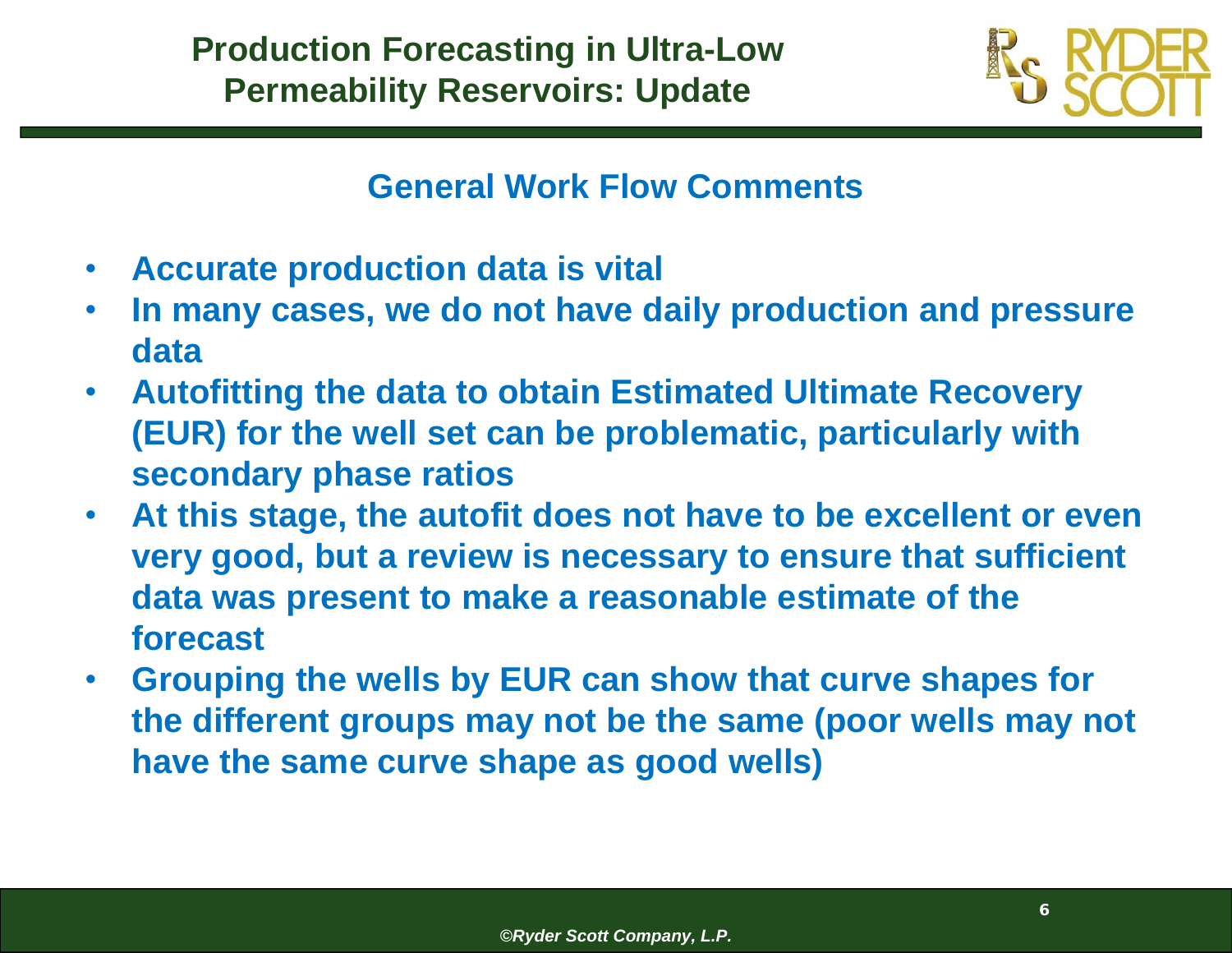

## **Case Example**

## **Bakken Shale Horizontal Wells**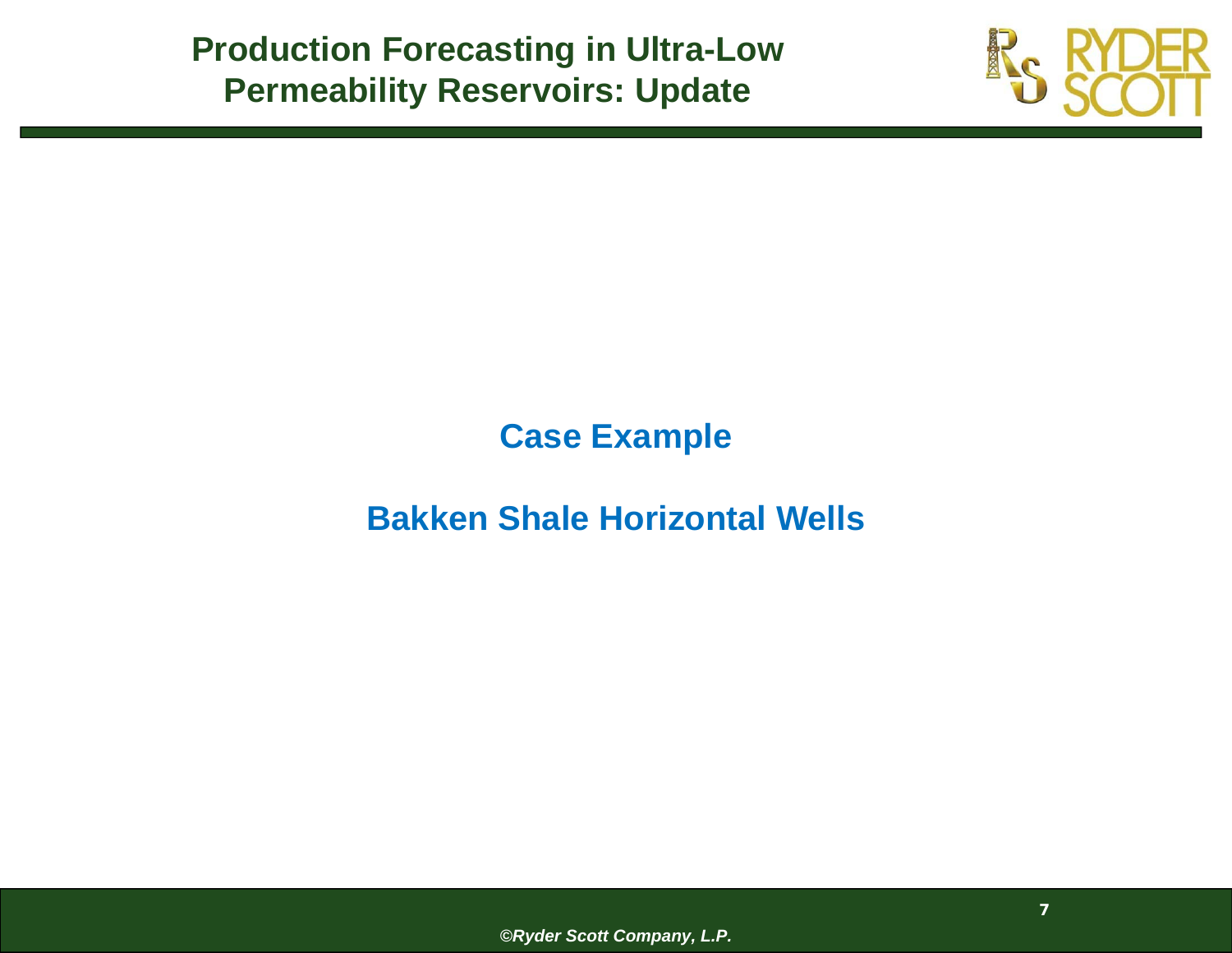

#### **Bakken Shale Horizontal Wells**

- $\bullet$  **Monthly production data for over 1,500 Bakken horizontal wells was downloaded from HPDI.**
- $\bullet$ **The data was uploaded into ARIES.**
- • **Autofit of the data was done on all wells. Some of the fits were not useable as a final product, but they gave an initial estimate of EURs.**
- **Wells with no established trend were excluded from the analysis.**
- $\bullet$ **• Hyperbolic b exponent and initial decline rate D<sub>i</sub> were estimated by curve fit on each plot.**
- •**Almost 900 wells were used for the type wells.**
- $\bullet$  **Resulting values of b ranged from near 0 (exponential) to over 1.9, while Di ranged from approximately 10%/yr (which was Dmin for this study) to over 90%/yr.**
- $\bullet$  **The following slide from Cook's study supports the wide range of b.**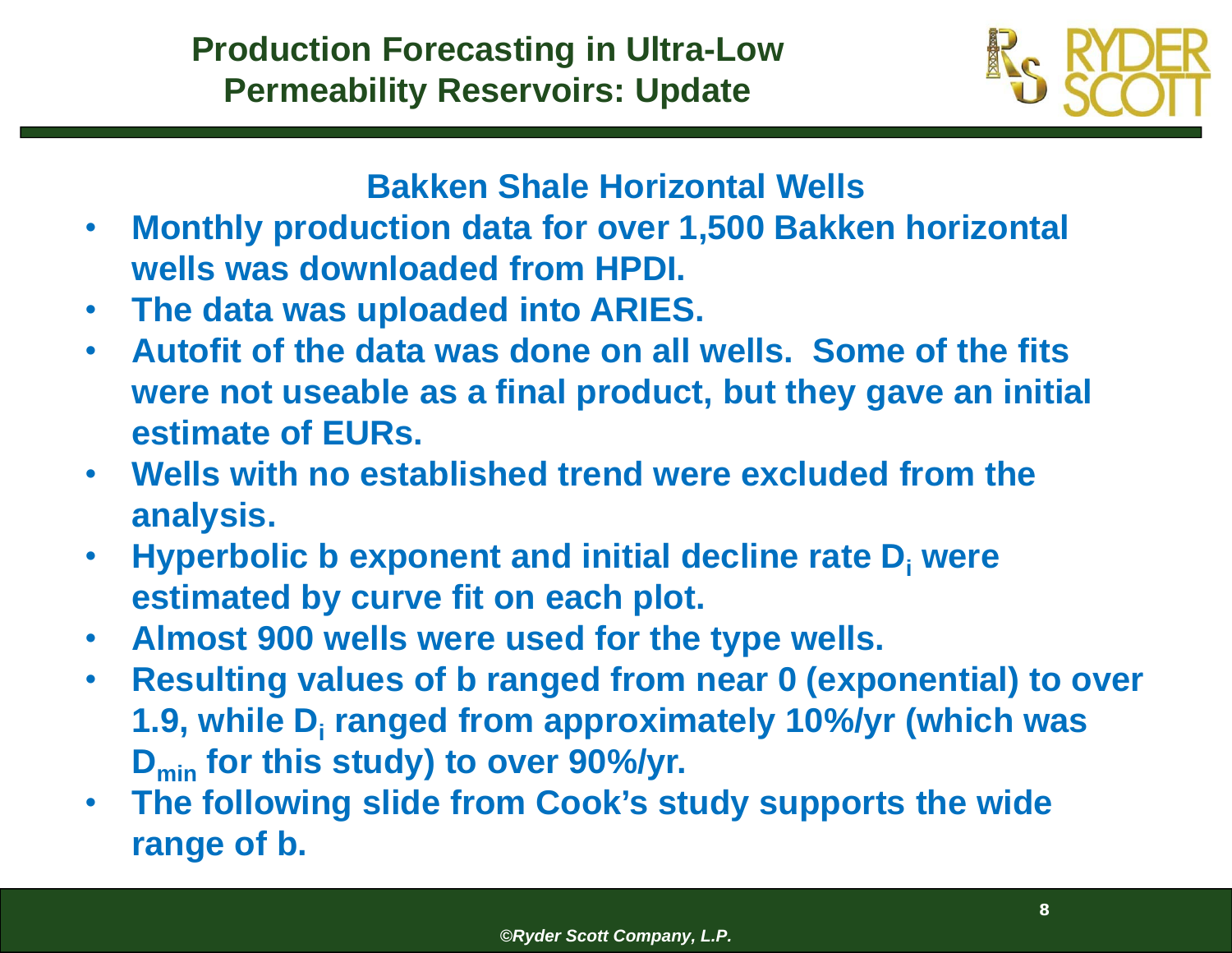





From Cook, USGS Report 2013-1109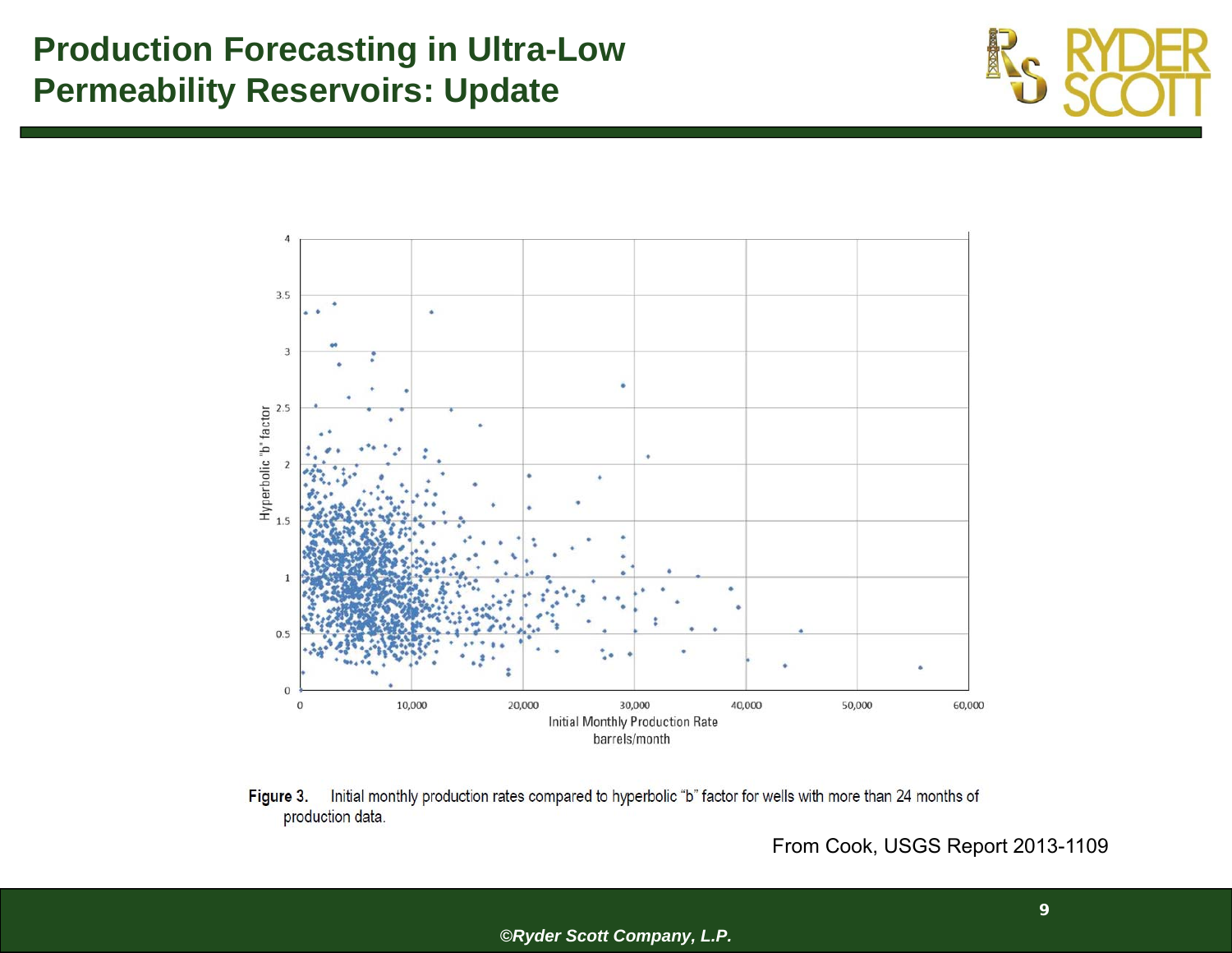

#### **Normal Practice for Type Wells**

- $\bullet$  **In most cases, a group of wells is selected and normalized with respect to time and maximum rate.**
- $\bullet$  **Data selected for the type well curve fit is truncated when the well count drops below a selected number (50% or more of the maximum well count usually). The range lines on the ARIES plots below show the range used to calculate the type well parameters.**
- $\bullet$  **The average curve is calculated using the period where the well count is relatively stable.**
- $\bullet$  **A curve fit is then calculated to estimate decline curve parameters.**
- $\bullet$  **The plots below show such a methodology for the 3 groups of Bakken horizontal wells.**
- $\bullet$  **These type wells support the idea that the shapes of the three groups are different.**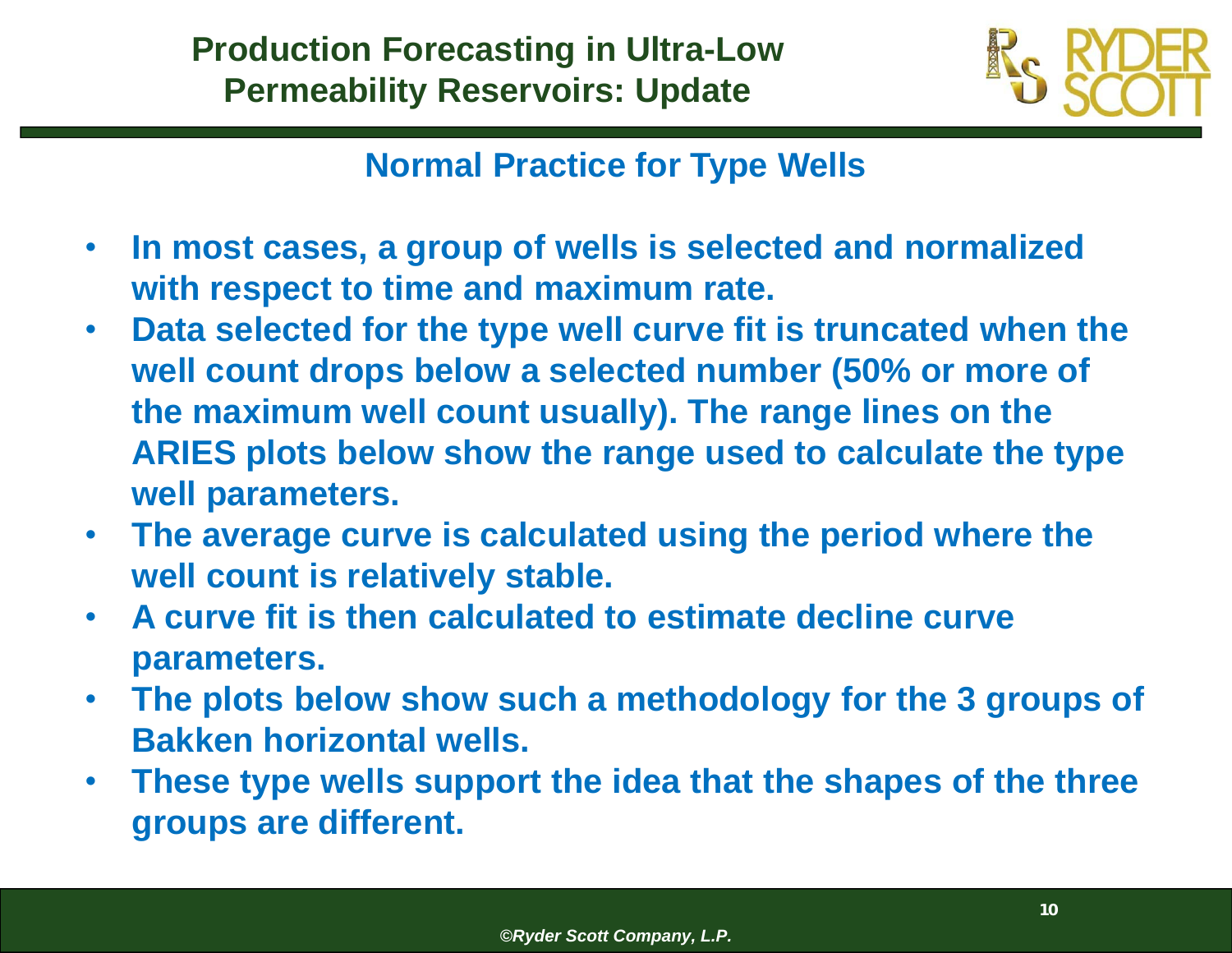

**Normal Practice for Type Wells (Cont.)**

 $\bullet$  **High values of b were found for these type wells. It has been noted that Bakken wells often have long periods of transient linear flow, which results in b = 2. However, b was constrained to a maximum value of 1.5 for the type wells.**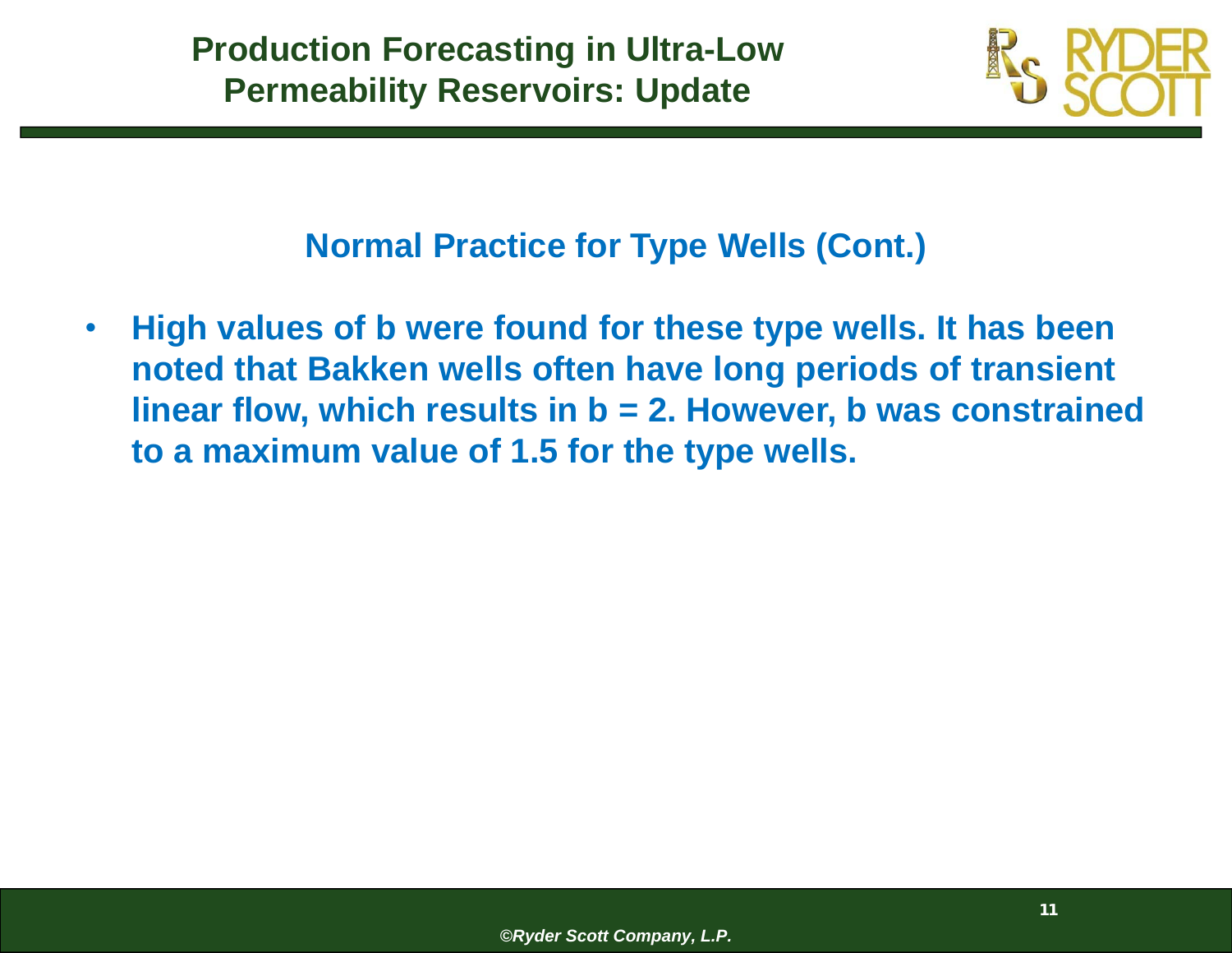

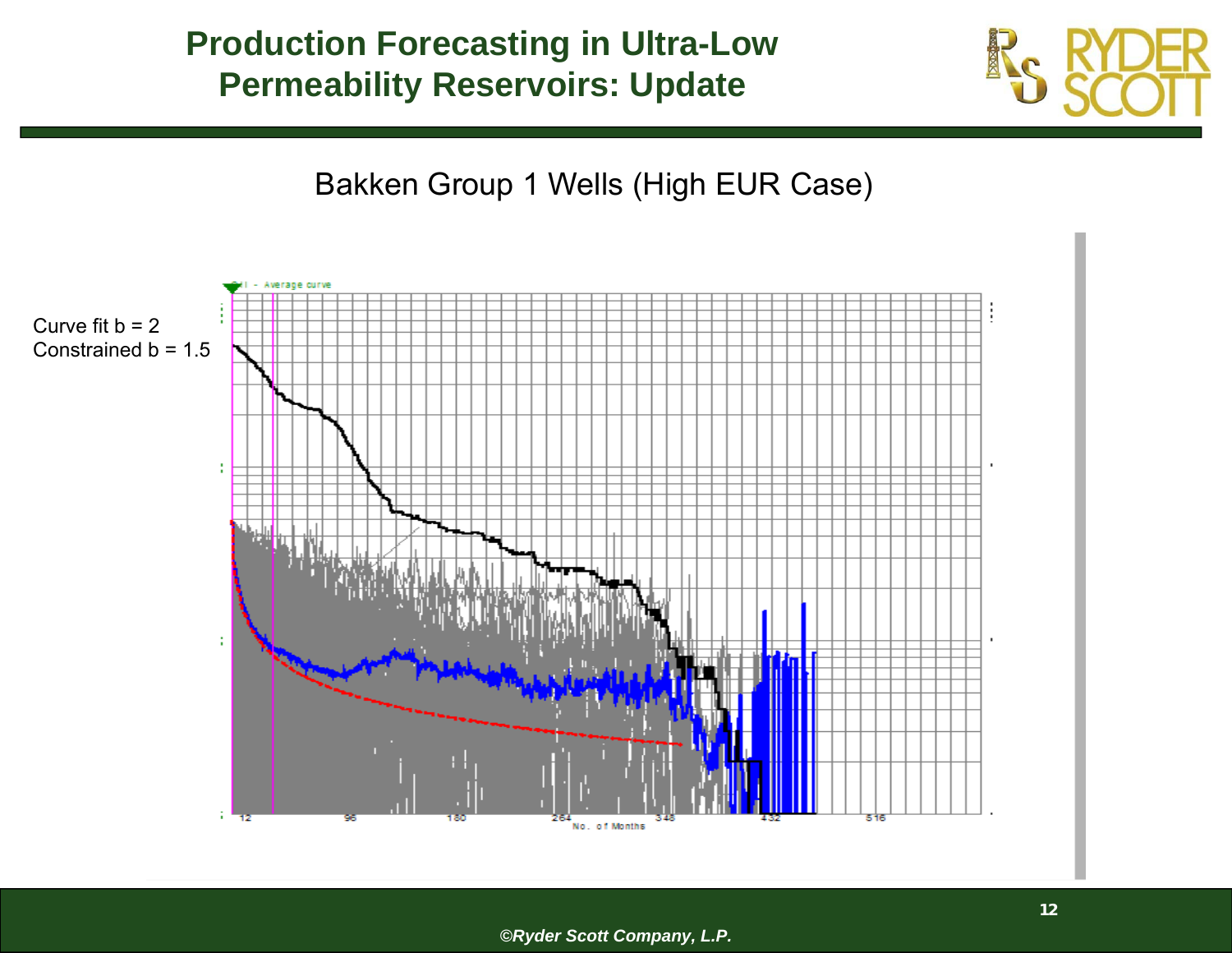

Bakken Group 2 Wells (Middle EUR Case)

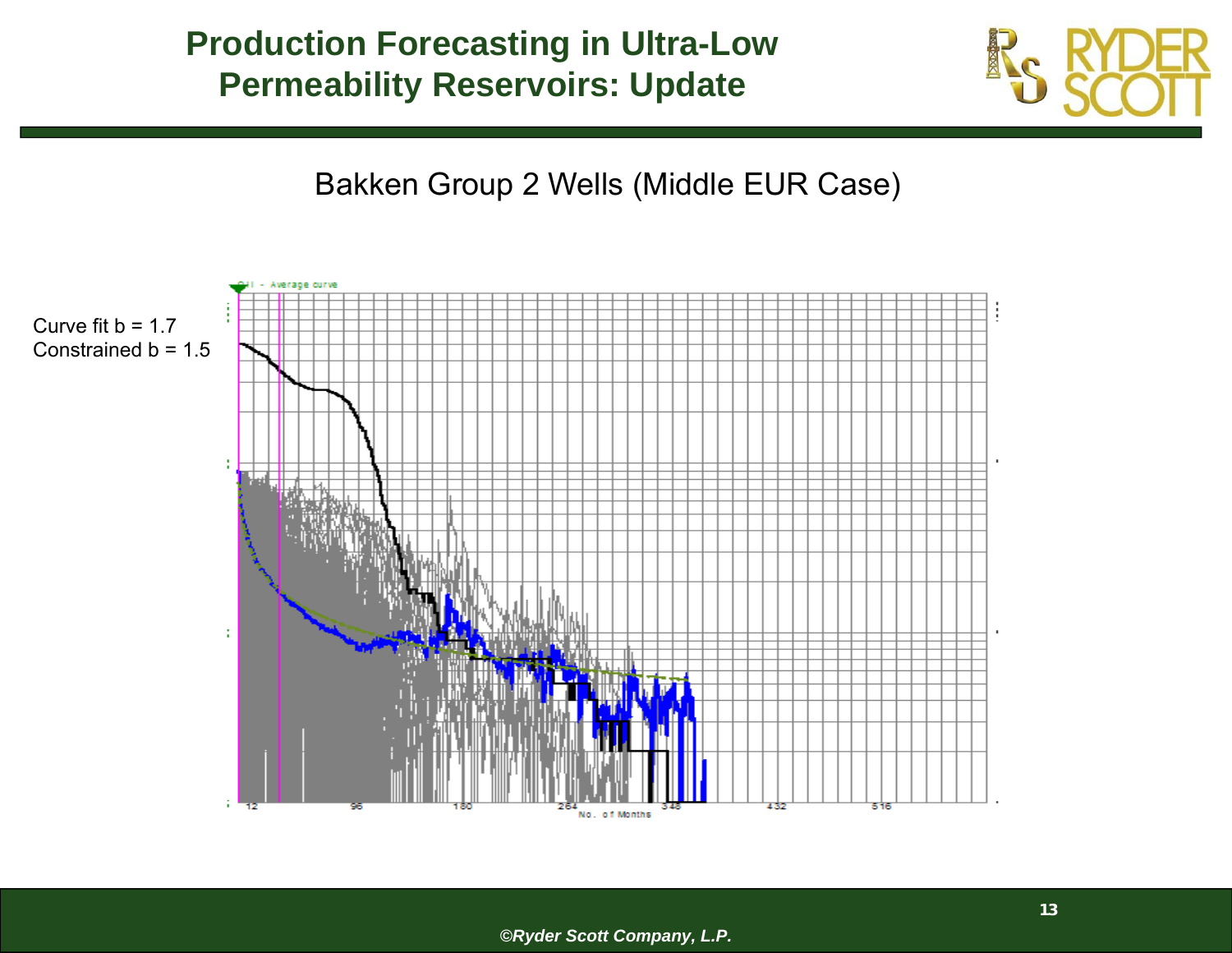



Constrained  $b = 1.5$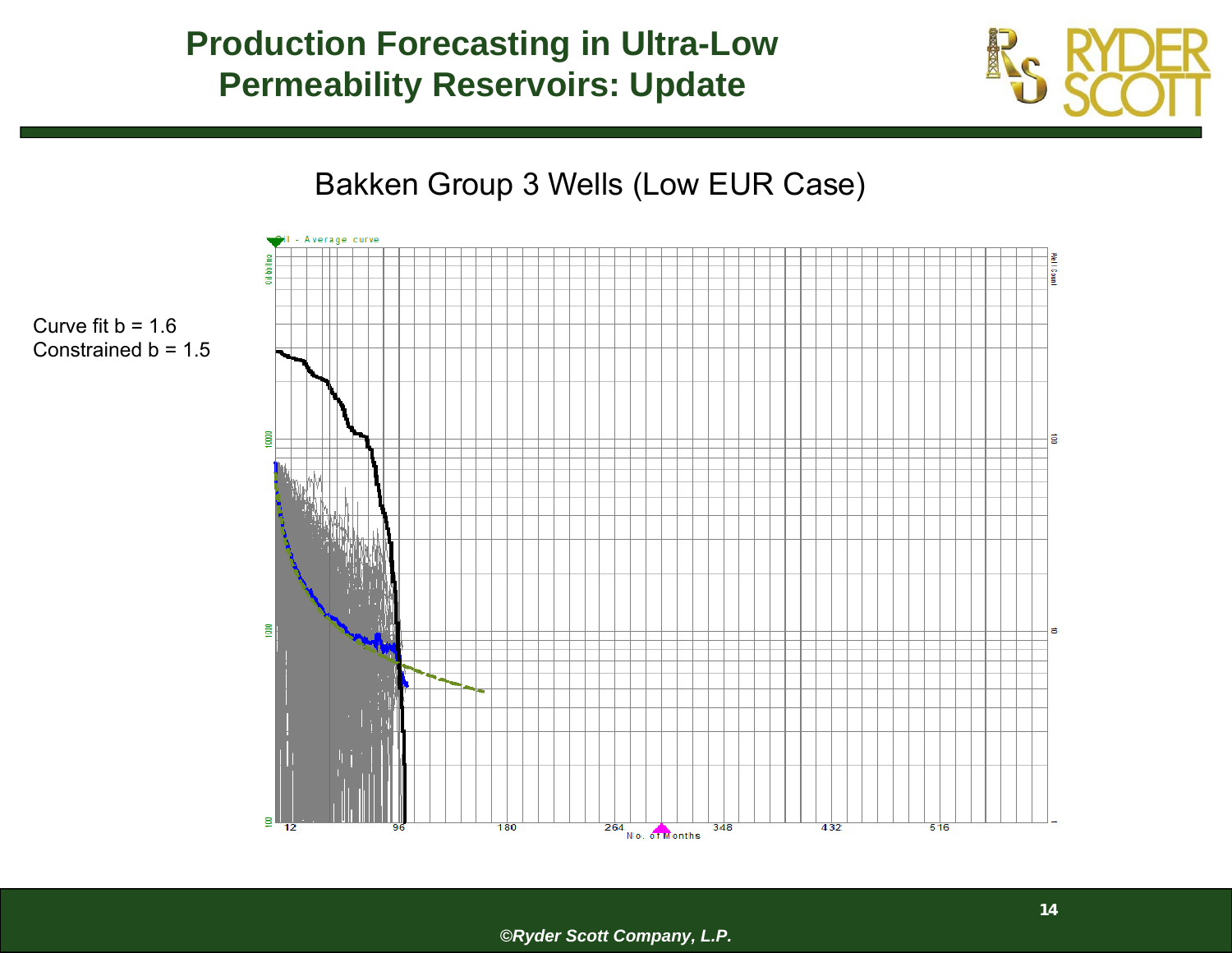

#### **References**

- **1. J. J. Arps, "Analysis of Decline Curves", SPE 945228 (in One Petro), 1944.**
- **2. Mike J. Fetkovich, Advances in Well Deliverability and Production Forecasting, Dissertation submitted to University of Trondheim for Doctor of Technical Sciences, 1988.**
- **3. IHS Fekete technical notes**
- **4. John D. Wright, Oil and Gas Property Evaluation (Alpha Test Edition), 2013, particularly Chapter 5**
- **5. Bob Bachman, "Production Forecasting for Reserves Determination: A time to re-think old techniques?", Calgary SPE Technical Luncheon, January 10, 2011**
- **6. Michael Golan and Curtis Whitson, Well Performance (2nd Edition, 1991), Chapter 4 in particular**
- **7. Dr. W. John Lee, "Production Forecasting for Unconventional Resources", Class given at SPE ATCE, 2011.**
- **8. Sutton, R. P.; Cox, S. A.; and Barree, R.D., "Shale Gas Plays: A Performance Perspective", SPE 138447 presented at the SPE Tight Gas Completions Conference, San Antonio, Texas, November 2-3, 2010, 12 pages.**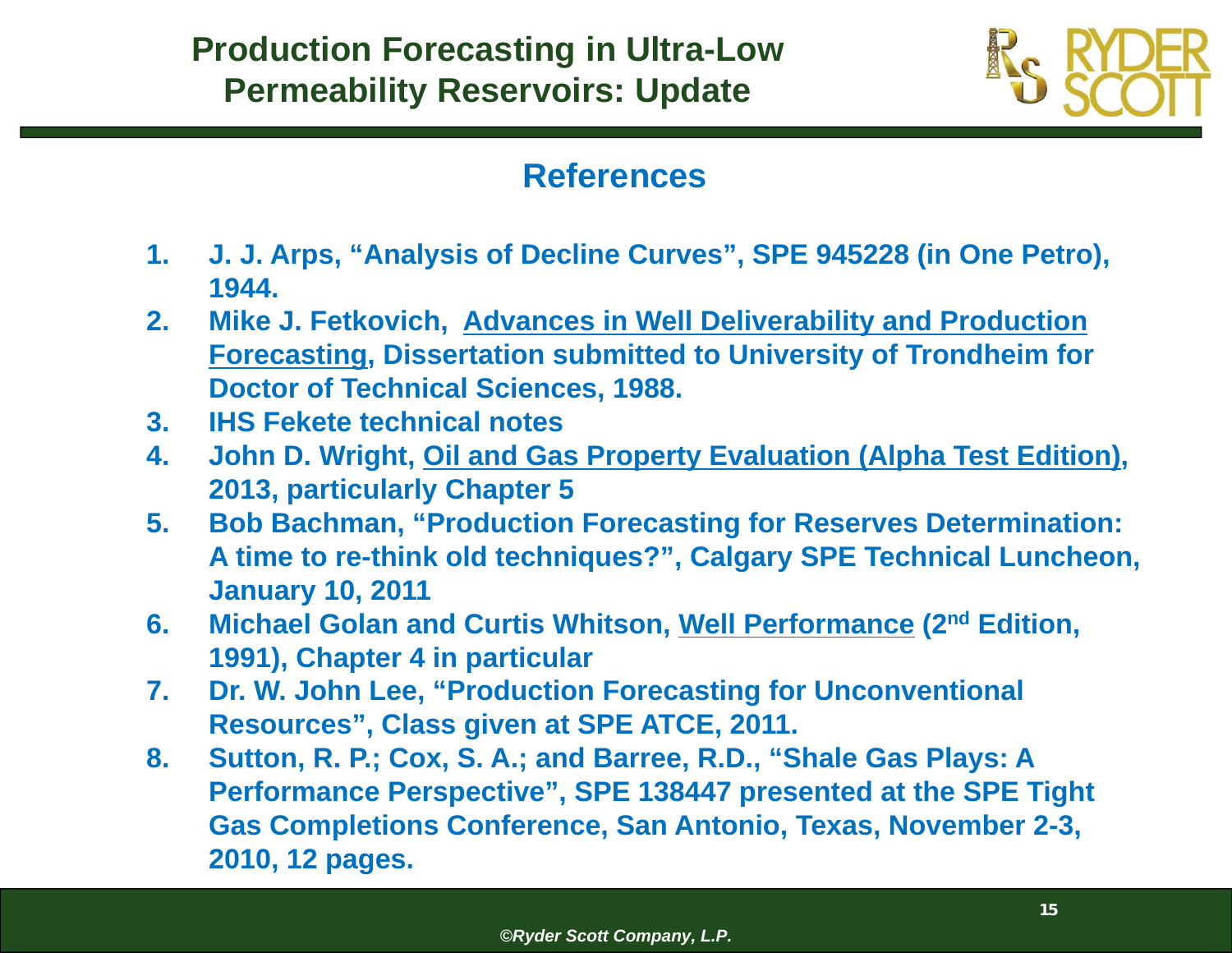

#### **References (cont.)**

**9. Troy A. Cook, Procedure for Calculating Estimated Ultimate Recoveries of Bakken and Three Forks Formations Horizontal Wells in the Williston Basin, 2013, U.S. Geological Survey Open-File Report 2013-1109, 14 p., accessed at http://pubs.usgs.gov/of/2013/1109/**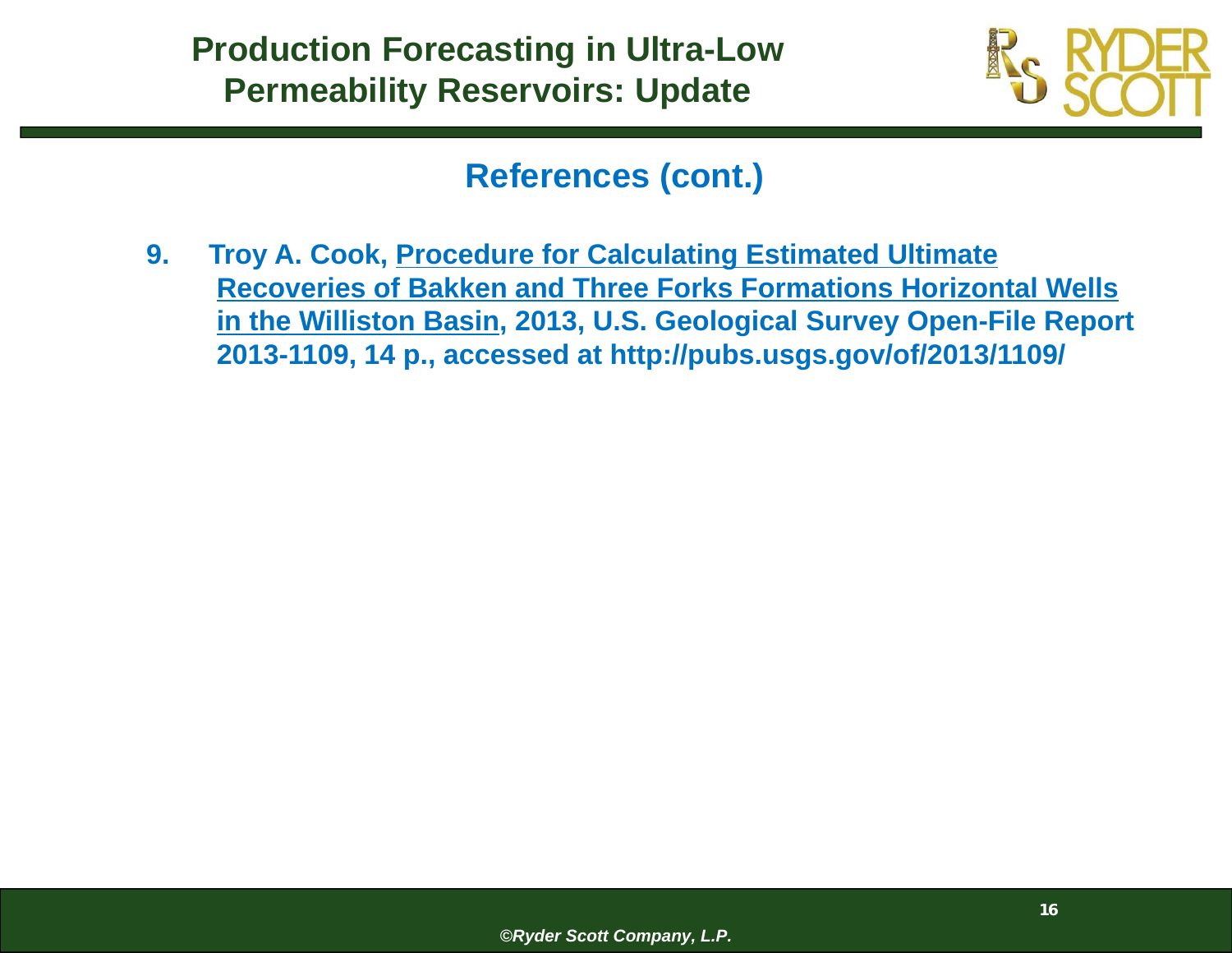

## **Thanks to Virginia Anderson for her help in this study.**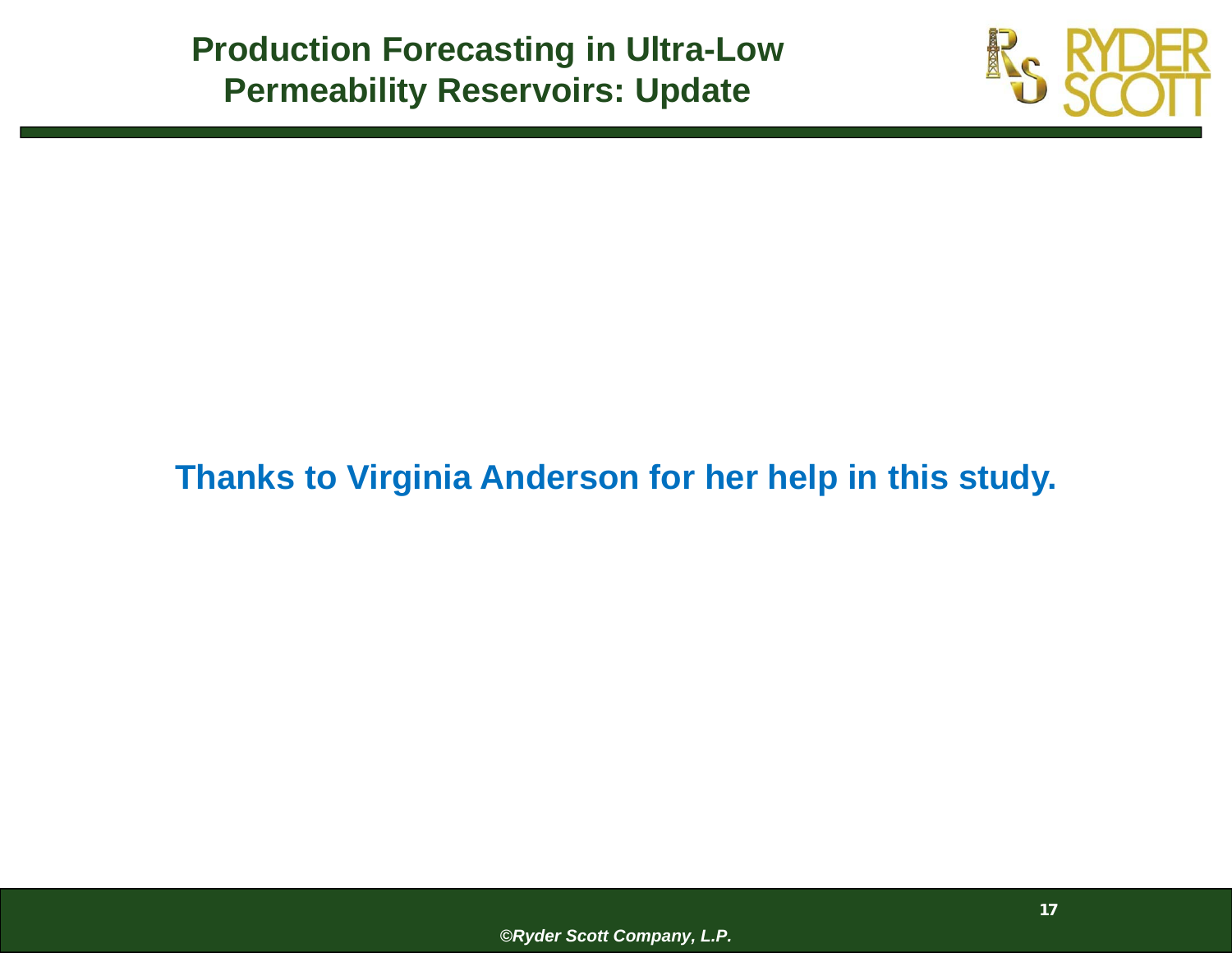

#### **Thanks for your attention.**

**Questions?**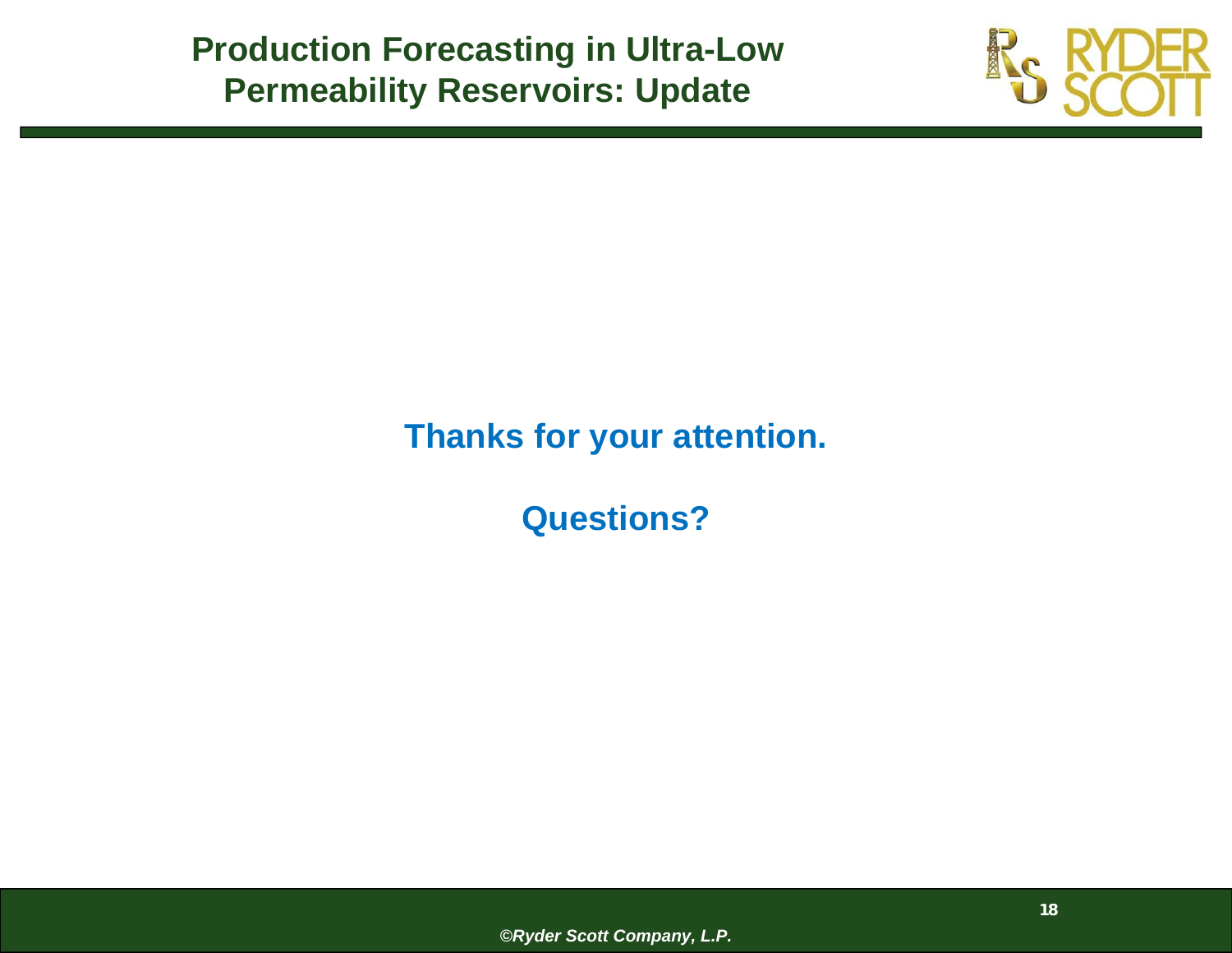

## **ADDITIONAL SLIDES**